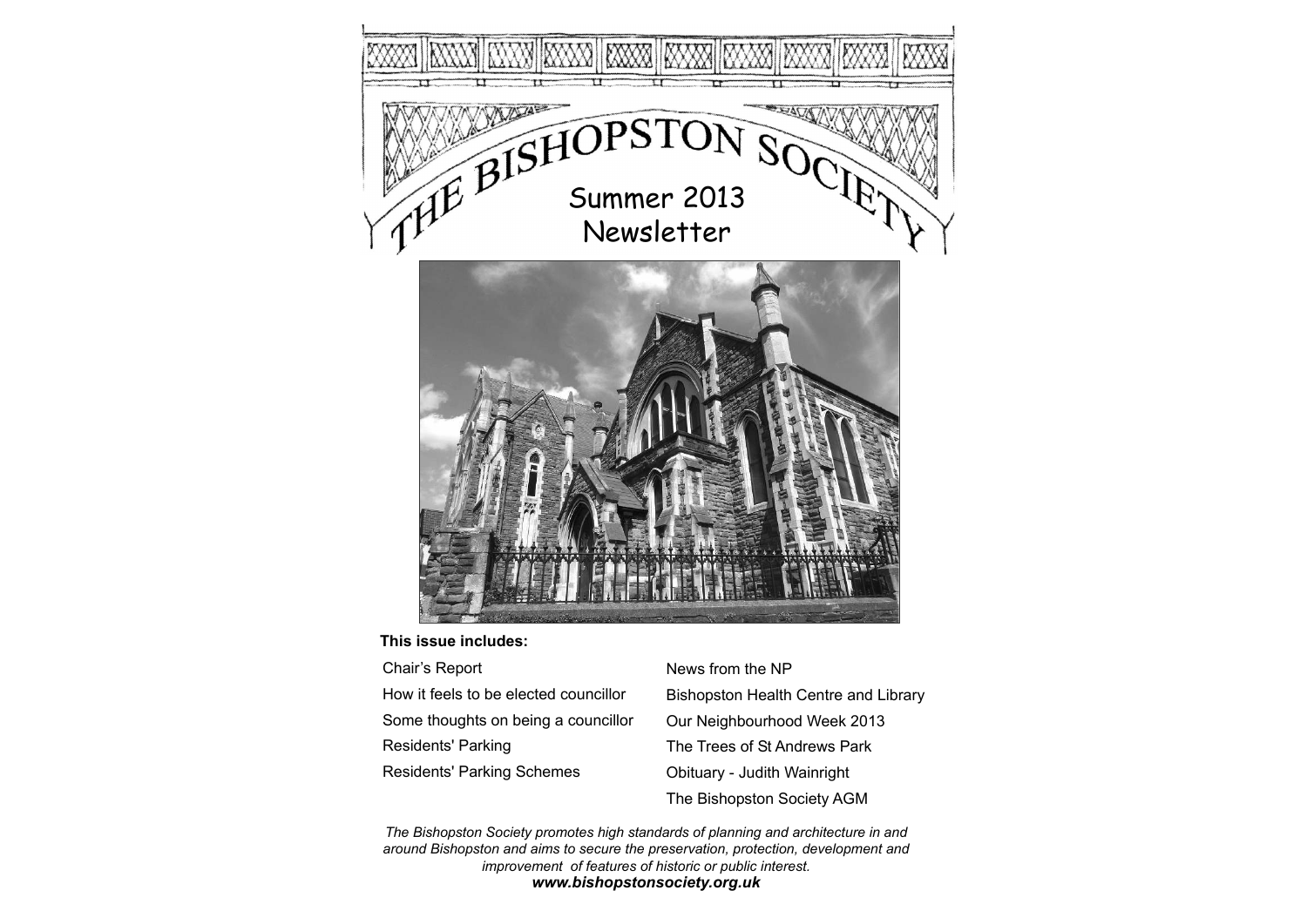# **Chair's Report**

Since my winter report, important events have signalled changes in Bishopston as well as in Bristol and the surrounding region. At our public meeting in March, Bristol's mayor, George Ferguson told us about his vision for the city, setting out some of his priorities. Striving for Bristol's future as European Green Capital (its bid having just missed last time around) means continuing to focus on recycling, energy efficiency and tree-planting. He also spoke about developing the Temple Meads area as a gateway to the city, linking it with the SS Great Britain to form a 'Brunel Mile'. An additional priority is transport, he said - raising the issue of residents' parking schemes as one priority.

Over the coming months this issue will become a hot topic during the consultation process, though Bishopston will be one of the last neigh bourhoods to be considered. Sadly the mayor has no powers other than persuasiveness and commitment to bring about an integrated public trans port system which is the key to success for residents' parking schemes.

This issue was broached at the recent Bishopston Forum, when a representative from the Highways department of Bristol City Council spoke to the meeting about the consultation process related to the rolling out of residents' parking schemes across the city; in a small group discussion that followed, various views were expressed.

The meeting's main speaker, however, was Sue Mountstevens, Avon and Somerset's new Police and Crime Commissioner. She stressed her desire to serve as a listening post for citizens' feedback (and gave a contact telephone number: 01275 816377). She also mentioned that she holds the budget for Avon and Somerset Police - which suggests she can influence priorities.

The local elections in early May brought changes for two of our members: Bev Knott, who has retired after years of indefatigable service, and Daniella Radice, newly elected as ward councillor to succeed him, each of whom has contributed an article to this newsletter. We extend a welcome to Daniella and wish her luck in this challenging local position - and our thanks and good wishes go to Bev, who may find time to do all the things he has had to put off because of his commitments as our councillor.

After a particularly long winter, warmer weather finally arrived for the neighbourhood celebrations on the weekend of 11-12 May. These includ ed an Open Gardens event, which raised over £1700 for charity. Most of this went toward the greening of Gloucester Road by helping provide hanging baskets of flowers on lamp-posts. The Golden Hill Community Garden also held a successful open day that weekend.

Whatever the weather, another event to put in your diaries is the Society's AGM on Monday 30th September. Our speaker will be Mark Allen for the Spence Practice who will bring us up to date on the development of the old Bristol North Baths site into a Health Centre and new library, which should be nearing completion by then.

A representative from Transport Services for Bristol City Council will also talk about the pleasure, usefulness and convenience of the Gloucester Road for its local users.

More details and background information are available on our ever-improv ing website: **www.bishopstonsociety.org.uk**. Why not give it a try?

### **Elinor Edwards**

\* \* \* \* \* \* \*

# **How it feels to be elected Councillor for Bishopston and how I see my role**

It is a privilege to have been elected as a Councillor for Bishopston. Although I thought I had a good chance of winning, it was still a surprise. I've been interested in politics for a long time and have been a member of the Green Party for over 10 years. As an environmentalist by profes sion I have recognised that legislation and political leadership are essential in reducing the impact we have on the environment and that serious issues such as climate change can only be tackled through political decisions.

I am here to represent your views on the council as well as working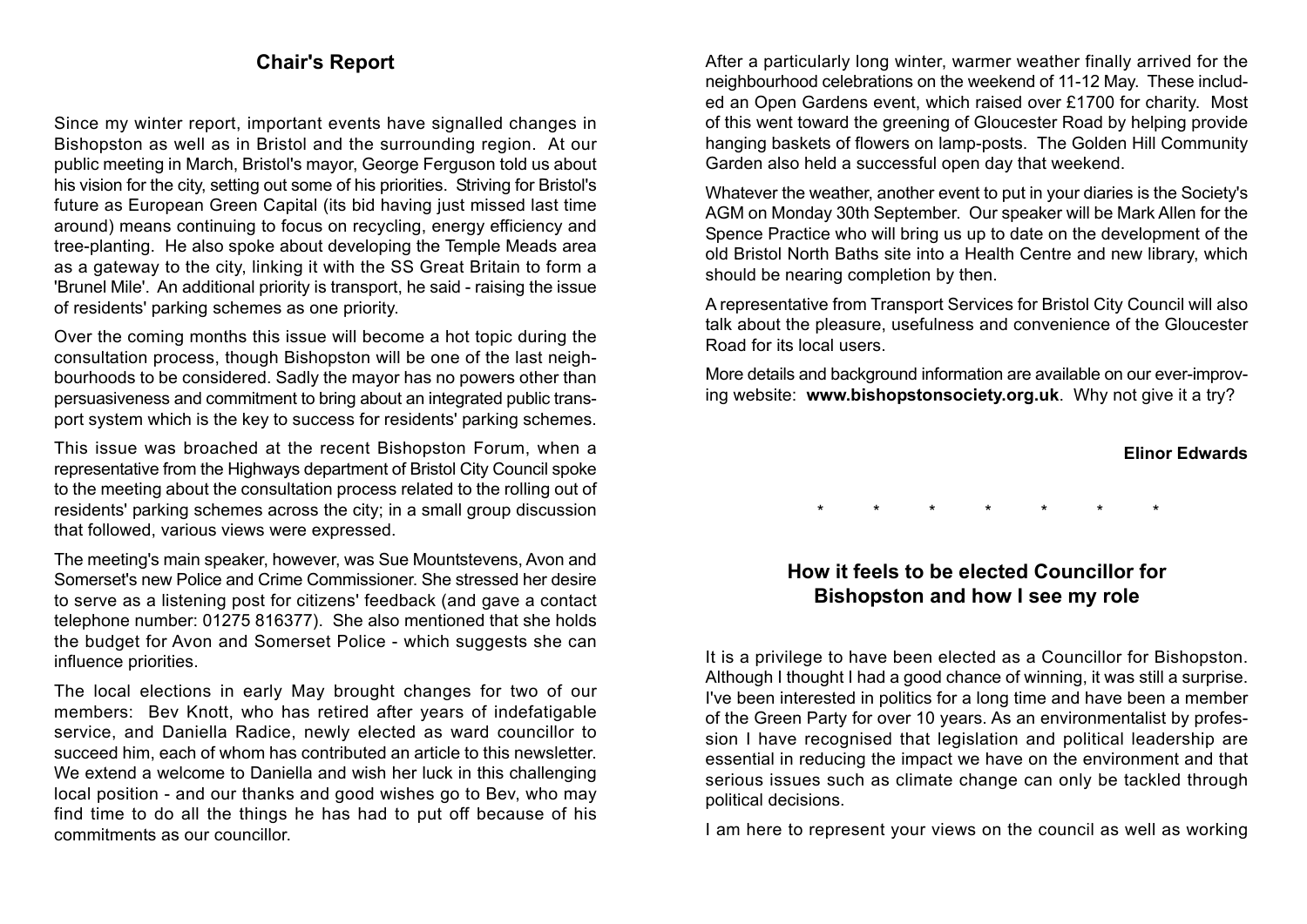towards making Bristol a more sustainable and equal city. So far I have been appointed to be the Green Party representative on the following bodies:

**·** Health and Wellbeing Board, a body set up under the Health and Social Care Act 2012. "This is a forum where key leaders from the health and care system will work together to improve the health and wellbeing of their local population and reduce health inequalities. Board members will collaborate to understand their local community's needs, agree priorities and encourage commissioners to work in a more joined up way. As a result, patients and the public should experience more joinedup services from the NHS and local councils in the future. http://healthandcare.dh.gov.uk/hwb-guide/

**·** The Women's Commission which has been set up to include key agencies in the city and will form working parties to look at various aspect s of gender equality. It follows from the Mayor signing the European Charter for Equality between women and men.

**·** Development Control for the south and east of the city.

Something that really became clear to me when I stood as a candidate for the Mayor of Bristol is the lack of representation of women in this country in politics and in Bristol in particular. Following the May elections there are 20 women councillors out of 70 (28%). Women make up 51% of the population and I believe that the proportion of councillors should be similar. Earlier this year I formed a cross-party working group whose aim is to increase the number of women councillors in Bristol. We are looking at a number of ways in which we can encourage more women to get involved in local politics. If you are reading this and are interested, please get in touch!

I would like to emphasise to you how important both the Neighbourhood Partnerships and Bishopston Forum are. The Neighbourhood Partnership includes Bishopston, Cotham and Redland councillors and local com munity representatives, including a representative from the Bishopston Society. It considers a number of local issues, makes grants to local com munity groups and is consulted on matters such as the residents' park ing scheme. The Mayor is considering devolving more powers to the Neighbourhood Partnerships across the city so it is important that they are representative of their local wards.

The Bishopston Forum is a ward specific group. It meets quarterly and is a venue where people can network, hear speakers and talk to council officers about services. Recently the Police and Crime Commissioner came to talk about her priorities for Bristol. The session includes a chance to discuss important issues in the ward, get feedback on what has been done about issues raised in the past, and the Forum has the potential to become a dynamic and lively group.

Having campaigned on two recent planning applications, Gloucestershire County Cricket Ground and the Sainsbury's store at the Memorial Ground, I take a keen interest in planning. In the few weeks since being elected, I have become aware of two proposed schemes in Bishopston to build houses in gardens. I am concerned about this trend in our already dense ly populated ward and I will be asking the planning department on guid ance on how this can be discouraged through planning policy. Likewise, I understand that the planning policies regarding Gloucester Road were deemed inadequate by the Planning Inspector at the Costa Coffee inquiry. So I think that there is some work to be done on local planning policy.

**Daniella Radice**

# **Some thoughts on being a councillor, now I've retired**

"I can walk on water". That was the irreverent and rather over-the-top thought that kept going through my head after the big victory I scored as LibDem candidate for Bishopston Ward in 2009. To be charitable, (though political success is a heady experience, especially as I'd never intended to be a politician) perhaps the idea is better expressed that it looked as if we'd been doing the right thing locally. But complacency is dangerous; as I used to remark to my old colleague David Kitson, it was only a few years before he took over from Labour that they achieved a massive victory in Bishopston. And if you go back to the 70's, it used to be a very safe seat for the Conservatives. Bishopstonians like to ring the changes every so often.

So we kept in touch via our leaflets and 'Bishopston Matters' and continued to work on local issues. That seemed to work well, with David Willingham getting as good a vote in 2010 as I had the previous year. And some of the best successes were yet to come - the opening of Brunel Field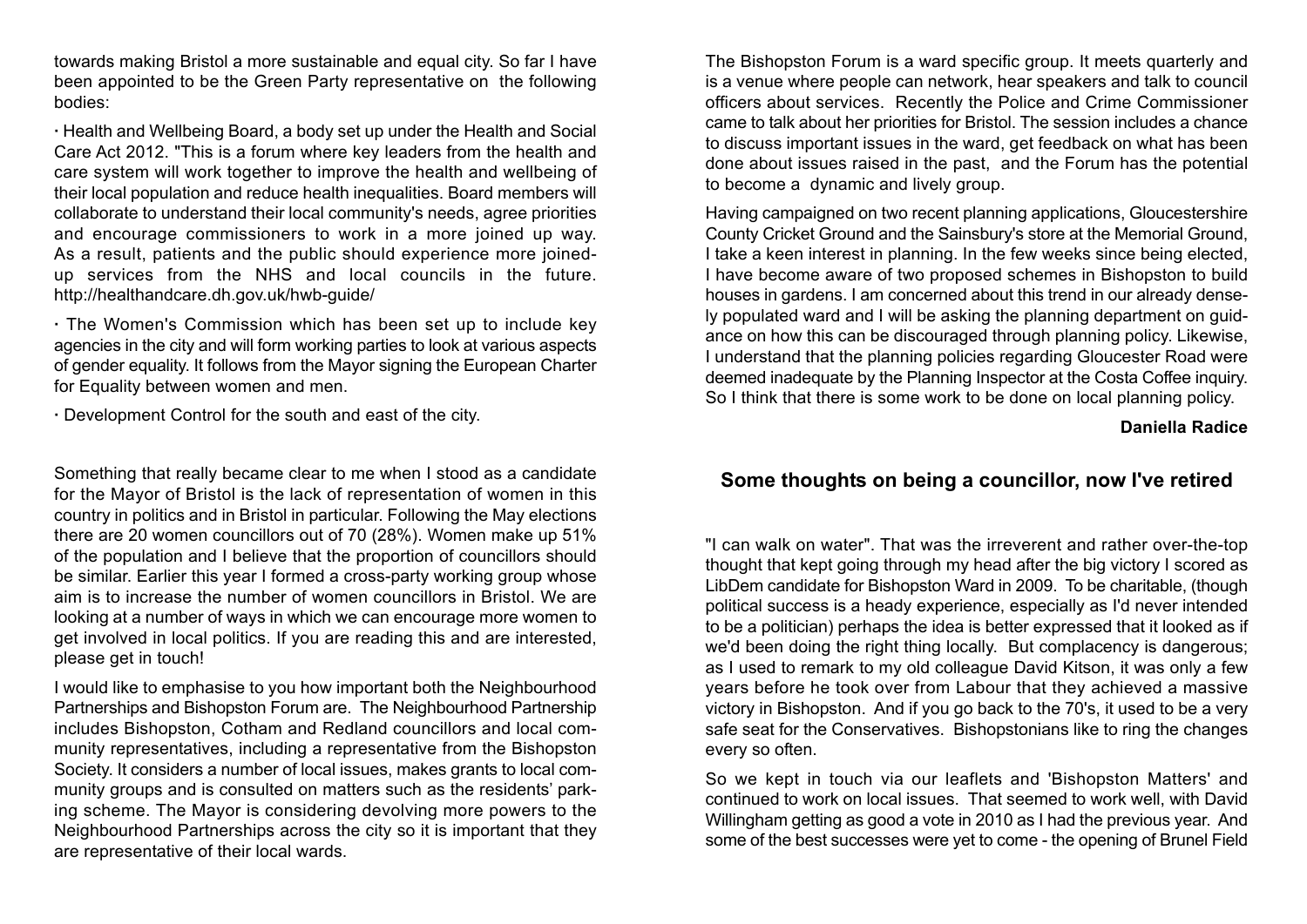as part of Ashley Down Primary School, then work started on an extension to double its intake; the start at long last on work for Bishopston's new library and medical centre; agreement for new children's play areas on Horfield Common and next to Dirac Road; 4 new road crossings and other road safety improvements, and much else. So what could go wrong electorally?

One change in the political landscape was the failure of the Conservatives to gain a majority in the 2010 General Election, despite the utter rejection of the Labour Government. I think it was the responsible course for LibDems to go into coalition to form a stable government at a time of economic crisis. But the LibDems have paid dearly for that step.

A momentous change locally was the decision by Bristolians, albeit by a narrow majority on a low turnout, to go for a Mayoral system. As momen tous, but again on a low turnout, was the election of an Independent Mayor. In my opinion this was a mistake. I opposed the Mayoral system because I thought it would give too much unaccountable power to one person, and this was made even worse by the election of an Independent who was able, eventually, to coerce all the other parties into his Cabinet even though he makes all the decisions and they are no more than assistants.

I think people (a pretty small minority overall, we must remember) thought George would now enact all their individual pet schemes, this being, in their individual opinions, the obvious thing to do. But as my short experience in Cabinet showed me, it is rarely obviously crystal clear what to do, and policies had to emerge, often with difficulty, through a process of debate and reformulation over a period of time. Crucial in this process is the challenge and probing from opposition Parties. This can at times descend into or appear to be what George famously called 'bickering', instead of getting on with things. But I think this is a price worth paying for a proper democratic examination of issues. Democracy is not a tidy system but in my view it does depend on a multiparty political landscape that offers differing views and values, and can, and must, challenge the actions of the 'big battalions' in power.

However, of the Bishopstonians who actually voted in the Mayoral election, a majority did not take the views expressed above. They want ed a Mayor and they wanted an Independent Mayor, quite decisively. But when it came to the local elections this May, this didn't help the Independent Party Candidate, and it was the Green Party which triumphed - again on an historically low turnout.

It's a bit banal I know, but I say the only thing I've learned about politics is that you never know what's going to happen next. I did think with our solid record of local achievement that the LibDems would survive, but with a lower majority because of the national situation. We shall have to see whether the Green Party can trump our LibDem green record. And it's too early to pronounce on the mayoral experiment - so far George has quietly got on with many things people were angry about, such as the Social Care decisions and BR T. Most of the things he's announced so far are LibDem policies coming through the pipeline, but he has now made a major decision of his own, about Residents' Parking, and we shall have to see where that goes.

### **Bev Knott**

\* \* \* \* \* \* \*

## **A view from one of our members regarding Residents' Parking**

I live in the Redland Ward, postal address is Bishopston but am in the St Andrew's proposed parking zone - where is the logic in that?! I feel that these areas are all too small. It would be far more sensible for the council tax payers, who in fact are the residents, to have one residents' parking area instead of the 18 separate proposed areas. This would really reduce the administration costs dramatically. Obviously there would need to be consultation in the different NP areas to iron out any idiosyncrasies between them.

If there were to be residents' parking, say between the limited periods of 9 am - 10 am and then 4 pm to 5 pm, most of the commuter parking prob lem would be cut out, which is a trial and tribulation in some areas especially round the Redland Station area. This would allow flexibility for residents, cut out a lot of 'monitoring' of the area, i.e. be far cheaper to police - and so would result in cheaper parking permits for resident s and also allow shoppers to shop on Gloucester Road and other shopping areas. Traders who are suffering now from the recession would certain ly suffer less. In the Zetland Road end, we have already lost Cameron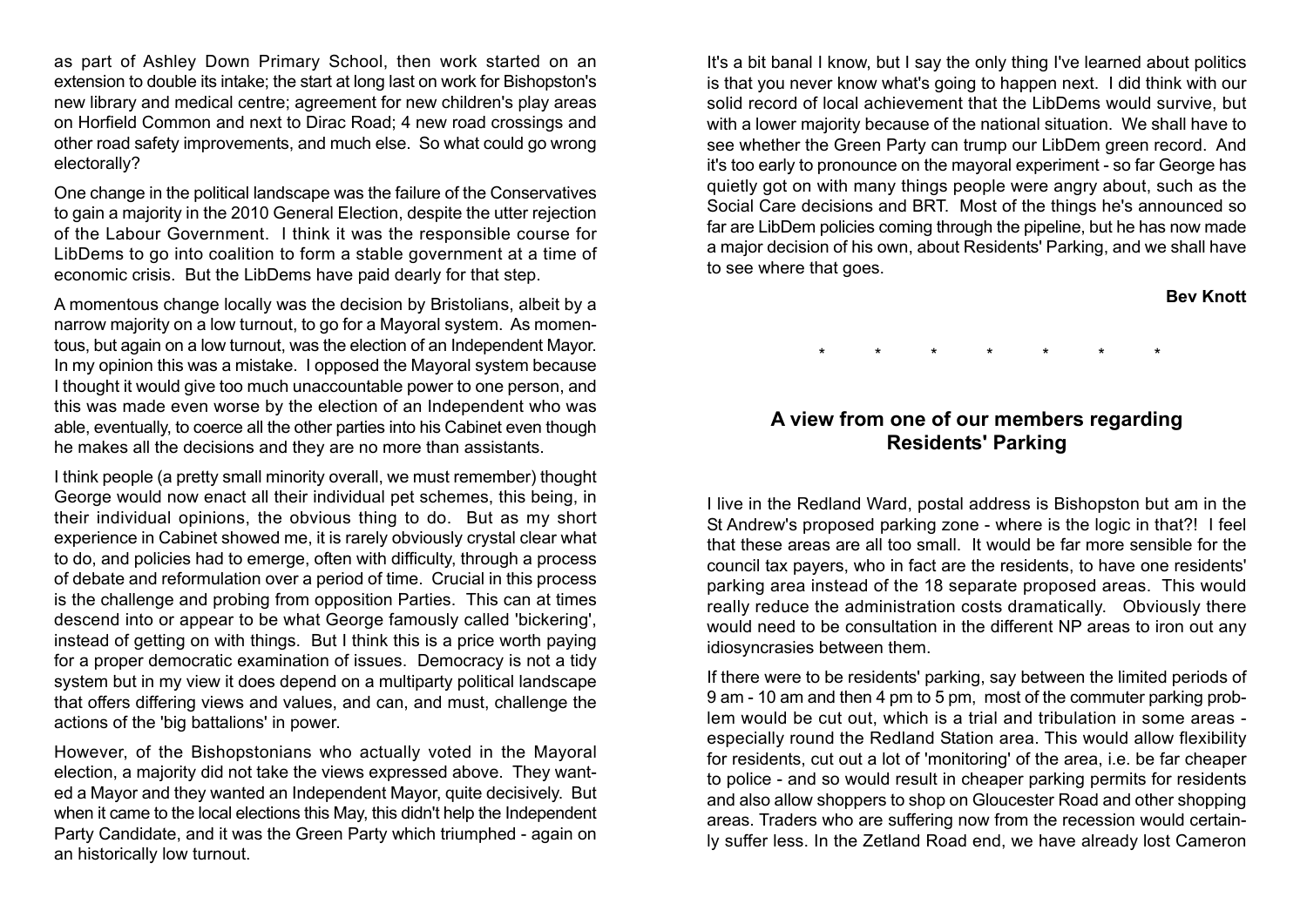Carpets, the Fire Place shop and the Bicycle shop to name a few in recent months. There was a mention on the radio that one in five shops on our high streets will close soon. Let's not allow this to happen in our area.

Near the Gloucester Road there needs to be greater flexibility built into the scheme so that employees of businesses can park within the suggested times above. It is no good saying, for example, that a business can have two parking permits when places like bakeries have more than two staff and start at something like 5 am (when buses aren't running) and obviously don't finish work by 9 am. We can't have any more businesses going to the wall because of an inflexible ideal.

I know that residents from the roads round Bristol Prison have cause for complaint - perhaps the prison service could run some sort of park and ride scheme (at a cost to income tax payers!) Two permits would hardly be enough for the staff there!

Whilst examining these schemes, it would be a good idea to look at the timings of the 'showcase' bus route. Unrestricted parking on the route going out of town in the morning and on the route going into town in the evening would be of considerable benefit to traders, some of whom don't feel it is worth opening after 4.30 pm or before 9.30 am. During these restricted hours the traffic wardens are at present, out and about; but where do they go for the rest of the day when chaos prevails at times on the Gloucester Road, with buses and cars unable to move. Does the council employ only part time traffic wardens?

It should remain free to park on the Gloucester Road and elsewhere in the residents' parking zone area. Let us not drive people to Cribbs Causeway and other out of town shopping areas where there is free parking, causing the demise of the Gloucester Road and Bedminster shopping areas.



The bus service in Bristol is nothing like as good as, for example, in Edinburgh and is certainly far more expensive. There you must pay the exact money for your journey (or you don't get change) and it is a flat rate which makes the fare paying process much quicker. The flat rate was £1.50 recently with a day rider costing £3.50. Because of the Bristol prices people don't use the buses to the same extent here. Residents' parking zones should not be brought in until the bus services are more frequent, flat rate fares comparable with Edinburgh are adopted and a more wide spread service is developed; for example, there is no bus going from Gloucester Road to Temple Meads or to Whiteladies Road or the Zoo area.

I know that the Mayor is set on Residents' Parking but instead of the impo sition of so many individual areas, let us have a simple system, only imple mented when the bus fares and bus services are improved. The number of cars parked on the Downs shows how poor the existing bus services are from the suburbs to the centre - people park there and then catch the buses from Blackboy Hill.

## **Residents' Parking Schemes**

We felt that this edition of the Bishopston Society newsletter would be incomplete without a comment on the proposed Residents Parking Schemes (RPS's) for the Redland and Bishopston area.

It was clear from the mayor's address at the neighbourhood Super Forum on May 11th (see article "Our Neighbourhood Week"), that the Mayor feels that air pollution in Bristol is a major problem which has to be tackled, for the sake of future generations of children. The culprit is the car, especially the increase of diesel-powered vehicles over the past few years, so his vision is for a city which is cleaner and where walking, cycling and public transport are the preferred modes of getting about. Part of the solution, he feels, is Residents' Parking Schemes aimed at discouraging commuter traffic, and as far as he is concerned, the negotiation with local resident s is not over the concept of RPS's themselves, but how they are imple mented.

The Bishopston Society committee would endorse the Mayor's view of the future of the City, and a vision of our streets being safe for children and adults alike. However we are aware that Bishopston is a mix of narrow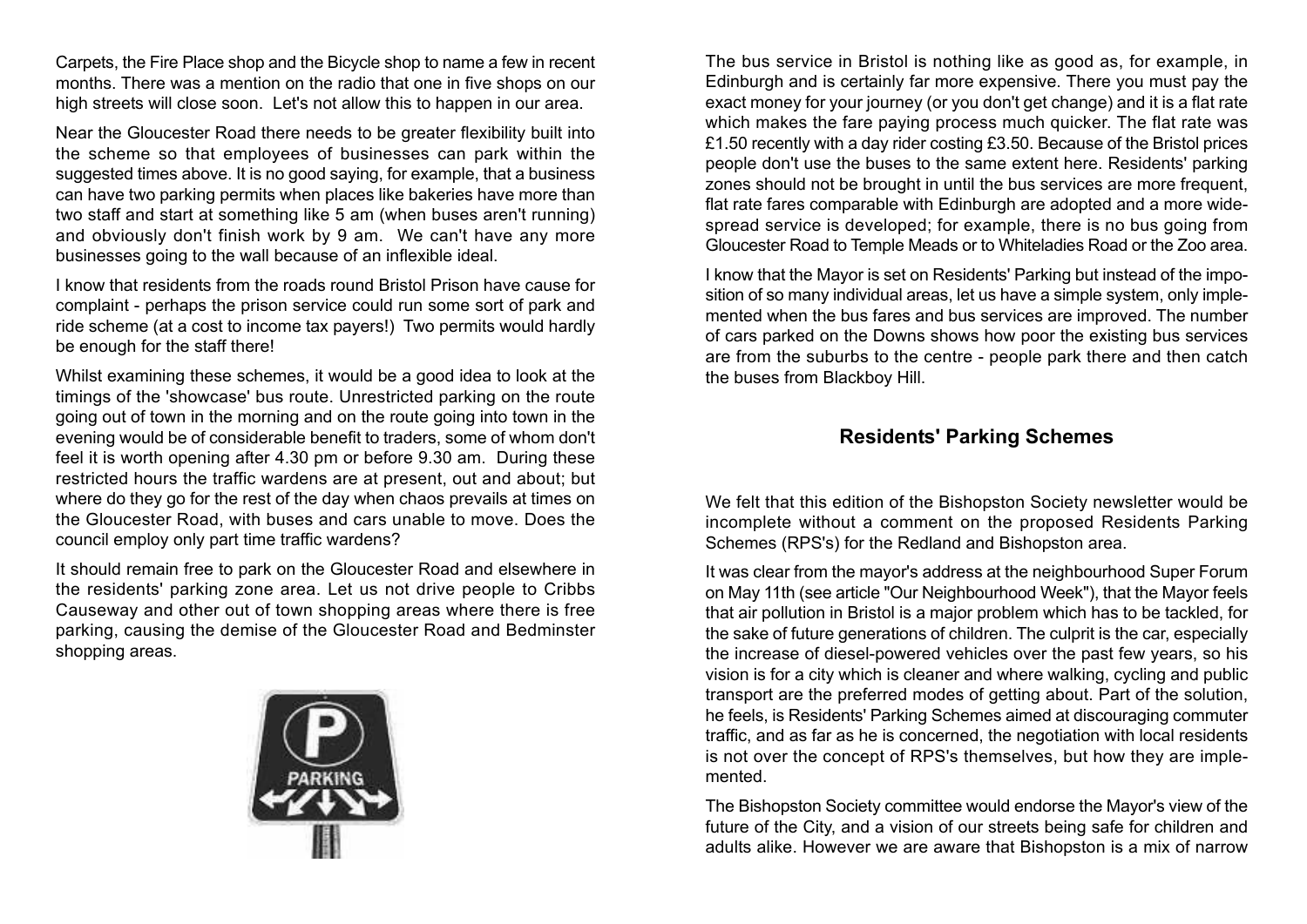and broader streets, and possibly far enough out of town not to be a target area for many commuters. Maintaining a thriving Gloucester Road is also a priority for our members, and we are aware that many traders see parking schemes as directly threatening to their businesses.

What the Bishopston Society would like to see is:

**·** Not a "one -size-fits-all policy, but where proper consultation with local residents and businesses is about what will bring benefits to our area and yet reduce overall car use

**·** Evidence of how people travel to the Gloucester Road and what they do there (their weekly shop, using a cafe, using a niche shop or facility); looking at numbers of people who live locally and walk, those who are passing through by car or bus, and those who trav el specifically to Gloucester Road from other parts of Bristol where there is no direct bus connection

- **·** Evidence of what has worked in other parts of Bristol or other towns and an analysis of the relevance of these examples to Bishopston
- **·** Evidence of the impact of the Showcase bus lanes implemented several years ago and lessons to be learned.

Better public transport should also be part of the answer, so we welcome the pressure on First Bus to review their fares, but unless the mayor has the same powers over the bus companies as the Mayor of London, we appreciate that radical changes in fares and services are unlikely.

However we know that the councillors for both Bishopston and Redland wards are very keen to ensure that the RPS's meet the needs of local residents. The Society is committed to work with both the Councillors and



the Neighbourhood Partnership to ensure that consultation and negotiation will be conducted where the relevant facts are available and the voices of all parts of our community are heard.

We ask that members email our website with their concerns and positive suggestions so we can better gauge the range of views. You may wish to also copy in your local councillor as well.

**The Bishopston Society Committee**

# **NEWS FROM THE NEIGHBOURHOOD PARTNERSHIP JUNE 2013**

The work of the Partnership continues to be extensive and relevant to residents of Bishopston. Read further to find out more about the Gloucester Road, trees, parks, and residents parking schemes, and the Wellbeing Fund.

The Promenade on the Gloucester Road will see improvements this autumn. Changes will include some new street trees, removal of loading bays to be replaced with short term parking bays, and revised bus stop arrangements. The public will be consulted as part of the normal process es for traffic regulation orders. Bin storage on the pavement has been a longstanding issue for local people: this will be dealt with through the multidisciplinary Partnership Street Scene group. Councillor Fi Hance is part of that group so can be contacted with issues pertaining to the Promenade.

What will be of significance to the Gloucester Rd in future years is the implementation of the Community Infrastructure Levy (CIL) on all planning permissions on new development. The Neighbourhood Partnership will receive 15% of any levy charged within the Partnership area, and it can spent it on any of the three wards to a) add to or improve infrastructure or b) anything else concerned with addressing the demands of that development. The Sainsbury development on the Memorial ground will generate a very large levy, which for the Partnership will means thousands of pounds to be spent on parks, community buildings, library improvements, transport schemes and enhancement s to the Gloucester Rd itself.

The Residents Parking Scheme (RPS) issue is of great concern to both the traders on the Gloucester Road and residents, and was a source of heated exchanges with the Mayor at the 'Super Forum' on May 7th at the Horfield Baptist Church. Everyone is anxiously watching the Cotham and North Redland scheme which is to be rolled out by the beginning of 2014. At the Partnership meeting on March 25th there was agreement that <sup>a</sup>'one size fits all' approach could not be applied for RPS's and that it was crucial that a thorough review be conducted 6 months after implementation. In addition it stressed the importance of taking a pragmatic approach to ensure that businesses and people employed in the area were not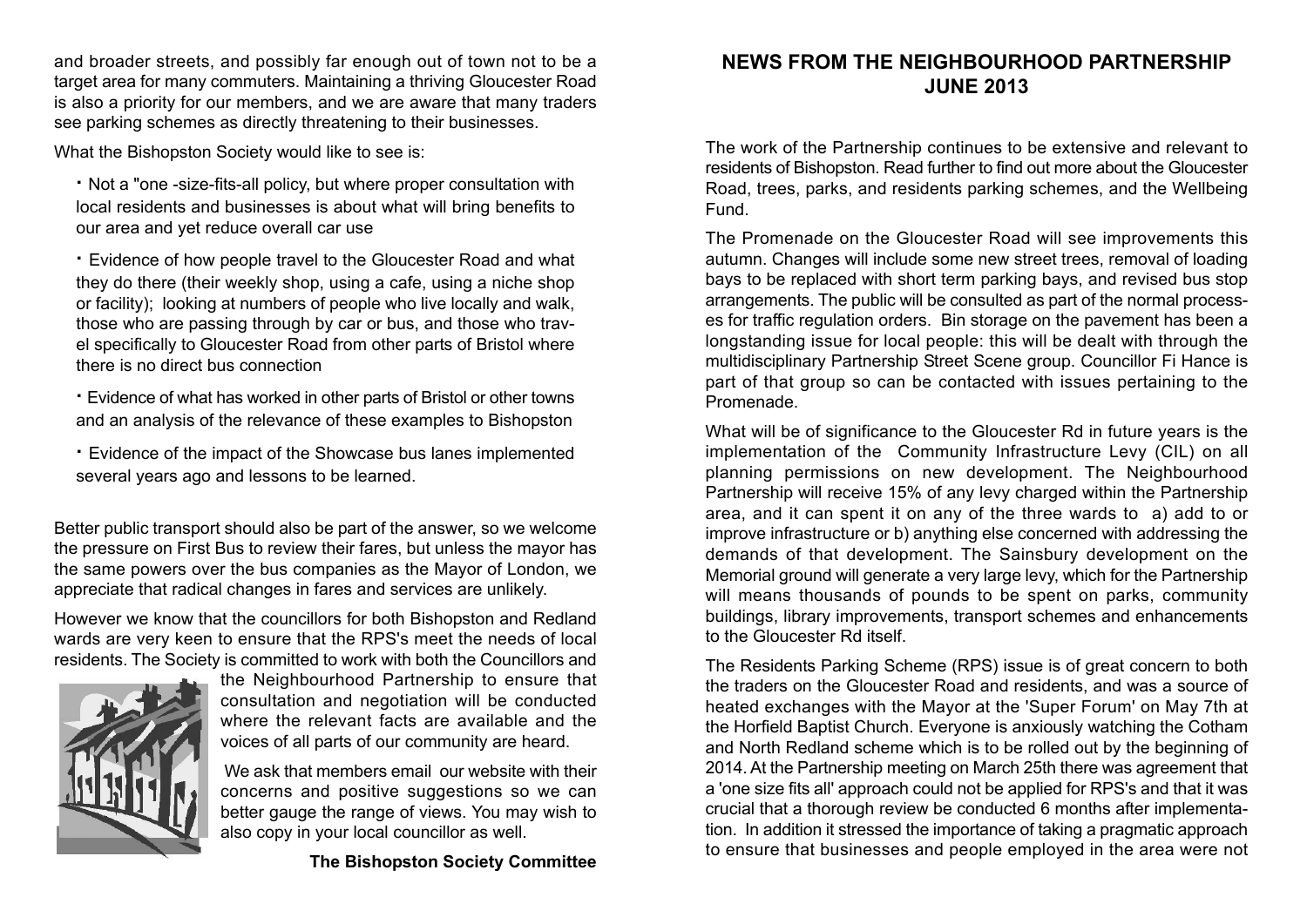disadvantaged by the RPSs, Your Councillors are the right people to contact with your views, or try directly online at:

http://www.bristol.gov.uk/page/transport-and streets/residents%E2%80%99-parking-schemes for more details.

The way to protect our shopping streets is to make them attractive places to work in and to visit. To give the Gloucester Road a boost, the Partnership allocated £2000 toward hanging baskets for the Gloucester Road this summer. To this sum was added a contribution from the Gloucester Road traders, collecting boxes placed in local shops, the Bishopston Society and £800 from the Open Gardens event in Bishopston on May 19th. Thanks to donations from many parts of our community, there will be at least 40 hanging baskets on 20 lamp posts between The Promenade and the Ashley Down Road junction this summer.



Each year the Partnership has to chose one of our park areas to put for ward a tree plan for funding from the Council - this year it has chosen Redland Green. In addition there will be three street trees planted in the Redland/Cotham area this year, and a further three along Gloucester Road and Muller Road - a final decision on sites will await the new Tree Officer starting work in the Council.

For those of you who live in north Bishopston you may have noticed on Thursday afternoons an outdoor play scheme operating on Horfield Common for 8-13 year olds. This is the only supervised outdoor play scheme in our area for this age group, and has been funded by the Partnership for one year. From 2014, if it is successful, Friends of Horfield Commons, local schools and other local organisation will need to put together a funding plan to keep it going. The Council has £100,000 to

upgrade the play equipment on Horfield Common - long overdue. Whether to re-site the play area was a major debate at the Partnership meeting on March 25th; the outcome was for the Council to continue further discus sion with local residents and Friends of Horfield Common and to report back to a later meeting of the Partnership.

At the January 21st Partnership meeting, just under £30,000 from the Wellbeing fund was allocated to various groups across the Partnership area. Full details are on the Bishopston Society website, but the ones which benefited (full or part funding) in the Bishopston area are

- **·** Dipping pond platforms for the Golden Hill Community Garden
- **·** Support for an educational " home orchard" project at Hopfield Organic Community Orchard
- **·** Set up costs for Sefton Park football club
- **·** Pied Piper play group
- **·** Public outdoor film event in St Andrews park this summer
- **·** Public outdoor performance and drama event in St Andrews Park this summer
- **·** Musical instruments and the gardening club at Ashley Down Infant and Junior Schools
- **·** Preparation costs for the new scout hut for 63rd Bristol scout s Sefton Park
- **·** Activities at "Extra Time", the club for people with dementia based at the Rovers Football Club
- **·** Collection boxes for the Gloucester Road traders for the hanging basket s
- **·** Three street trees.

At the meeting on 25th March, a further £1460 was granted to provide a graffiti removal training course. The course was held in May and attended by some residents form the Bishopston area. It is due to dedicated volunteers like these that "tagging" and flyposting has slowly but steadily been removed from our area.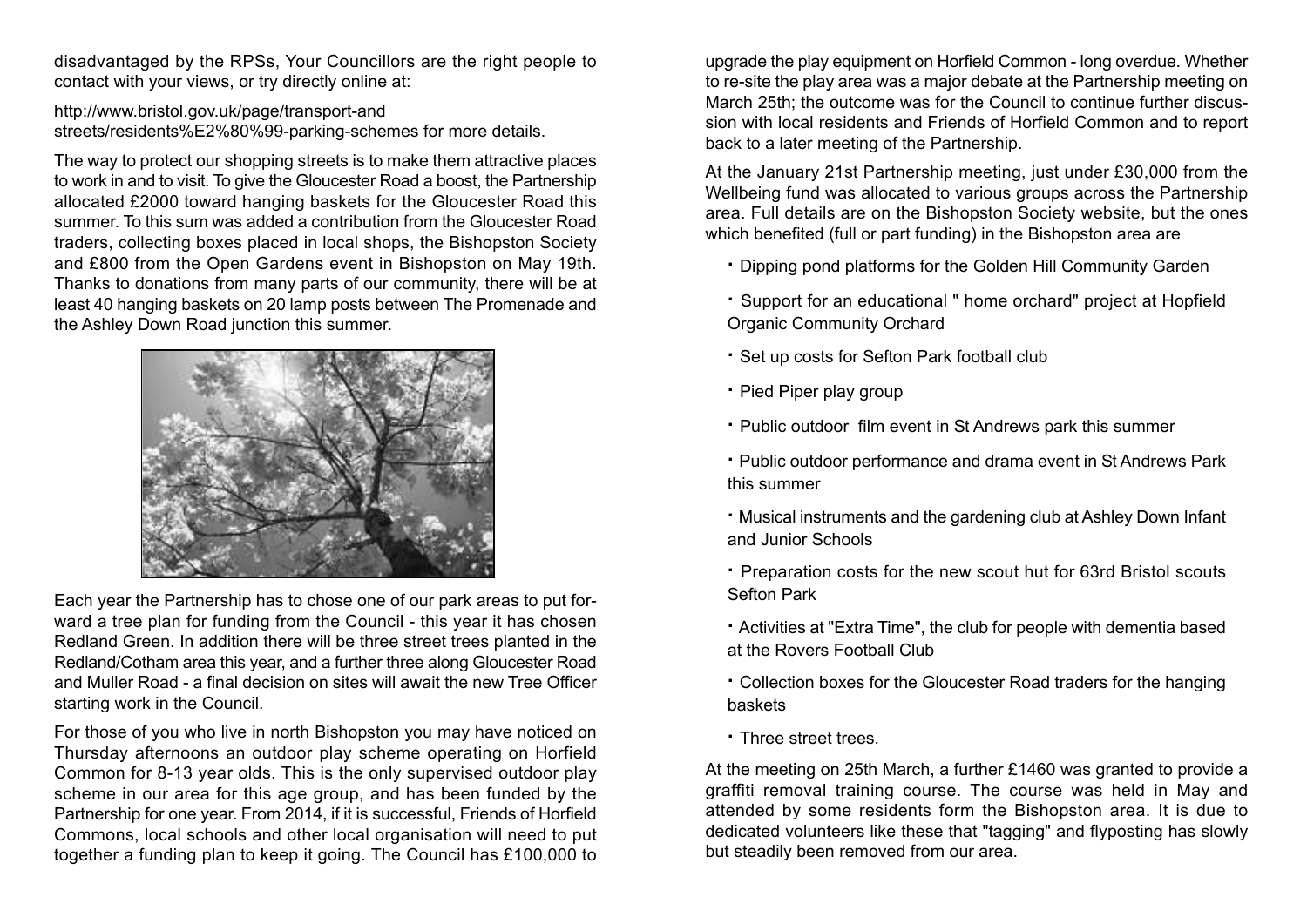The next and final deadline for the Wellbeing fund for 2013/14 is October 1st 2013. Think ahead to projects you might want to do in 2014/15 as final decisions will not be made until January 2014. Please tell any organisation you know of which might benefit from a small grant to get their applications in on time.

Clive Stevens who came to speak to the Bishopston Society in September 2012 on trees has been the Chair of the Partnership. After four years he has decided to stand down and commit his voluntary time to other activities. Having a local resident as Chair has been a huge advantage for the Partnership as the relationship with Council staff can be on a different basis to that of an elected councillor. Clive will be sadly missed but a new Chair, to be elected at the June Partnership meeting, will offer something equally positive but different. After all, local democratic organisations should be dynamic and changing - a new Chair and now one of the six councillors from the Green Party - will bring in a new era for the Partnership.

**Jenny Hoadley**

**Partnership rep for the Bishopston Society**

# **DATES OF THE PUBLIC FORUMS**

## **September 2013-December 2013**

These are public meetings open to all local residents. Check the website: www.bristolpartnership.org/neighbourhoodpartnerships/bishopston-cothamredland. Check the website for the venue.

| Tuesday September 10th at 7pm  | Bishopston        |
|--------------------------------|-------------------|
| Thursday September 5th at 7pm  | Cotham            |
| Thursday September 12th at 7pm | Redland           |
| Tuesday December 10th at 7pm   | <b>Bishopston</b> |
| Thursday December 5th          | Cotham            |
| <b>Tuesday December 3rd</b>    | Redland           |

# **DATES FOR THE NEIGHBOURHOOD PARTNERSHIP MEETINGS 2013**

These are public meetings open to all local residents at 7pm. If possible have a look at the agenda and reports beforehand on the Council website (see above for the web address) and check the venue.

Monday June 24th 2013 at 7pm Monday 14th October 2013 at 7pm Monday January 20th 2014 at 7pm

**Jenny Hoadley**

\* \* \* \* \* \*

# **Bishopston Health Centre and Library**

Behind the smart blue hoardings on the Gloucester Road, work is proceeding apace on the conversion of the Bristol North Baths into a health centre and the construction of the new Bishopston Library. These two projects mark the start of a three site contract, between Bristol City Council and developers Chatsworth Homes, the final phase of which sees the demolition of the Cheltenham Road Library to allow the construction of 36 apartments.

Work is well underway in the Baths, and the new first floor, at the level of the old gallery is already in place. It will house the combined Spence and the Nevil Road doctors' surgeries. This upper level will be open right up to the roof and flooded with daylight from the skylight which runs the full length of the building. The new floor will have large glazed panels letting light down into the community health facilities on the ground floor below, particularly onto the hydrotherapy pool, which has been created within the shallow end of the old swimming pool. A new lift has been planned to fit within one of the old stair towers and the wrought iron balustrade of the main staircase has been carefully restored. The new facilities will include a pharmacy in the entrance area as well as a minor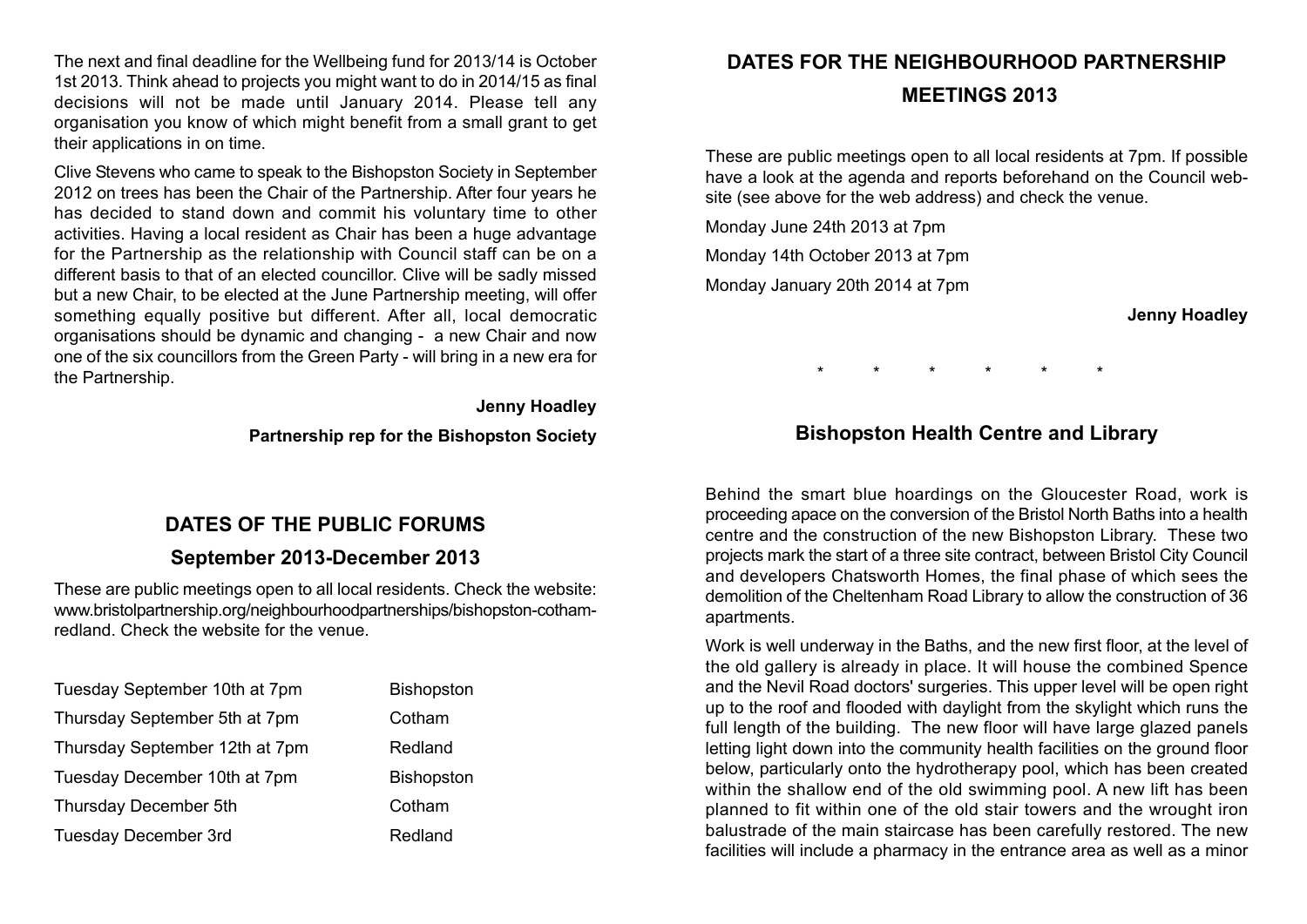

An impression of the new library by Neil Embleton

procedures suite in what used to be the changing and boiler rooms at the rear of the building. As the North Baths is a Grade 2 Listed building, permission had to be sought to form discreet new window openings to let light into the ground floor in particular, which in its time as a swimming pool, was a dark brick box. Every attempt is being made to maintain and enhance the character of what has long been a cherished building in the community, with many fond memories for local residents of time spent as children and adults at swimming lessons and galas.

Following not far behind, foundations have been poured for the new library and construction work is getting into gear. The library building also includes a new public toilet facility, and has 10 apartments above it which are now being marketed and enjoying a strong response. Although sited on the old car park area, the design has retained 17 of the 23 original parking spaces within an attractive courtyard, between the two buildings, which could be the venue for community activities such as a farmers' market. The new library building is on two floors and extends right back to the old stone wall at the rear of the site. The brief from Bristol Library Services was for maximum openness onto the street; so the design incorporates a huge two storey window down to pavement level as well as cut-outs in the first floor to allow almost uninterrupted visibility into both levels.

On the ground floor we find the main reception desk, lending library and public access computers. There is also a children's library which is situ ated around a small planted courtyard at the rear. There is a meeting room adjacent to the entrance, which can be used out of hours when the library is closed. A curved staircase leads to the upper level where there is an area for laptop users plus a reading area. At a time when so many libraries are being closed across the country, we must count ourselves as extremely fortunate to be awaiting this brand new facility.

### **Neil Embleton**



New ground floor windows installed for Health Centre

## **Subscription Reminder**

**Subscriptions for 2013/14 are due on the 1st of July 2013. If you have not already paid, please forward your remittance to the Treasurer using the form on the back cover of this Newsletter.**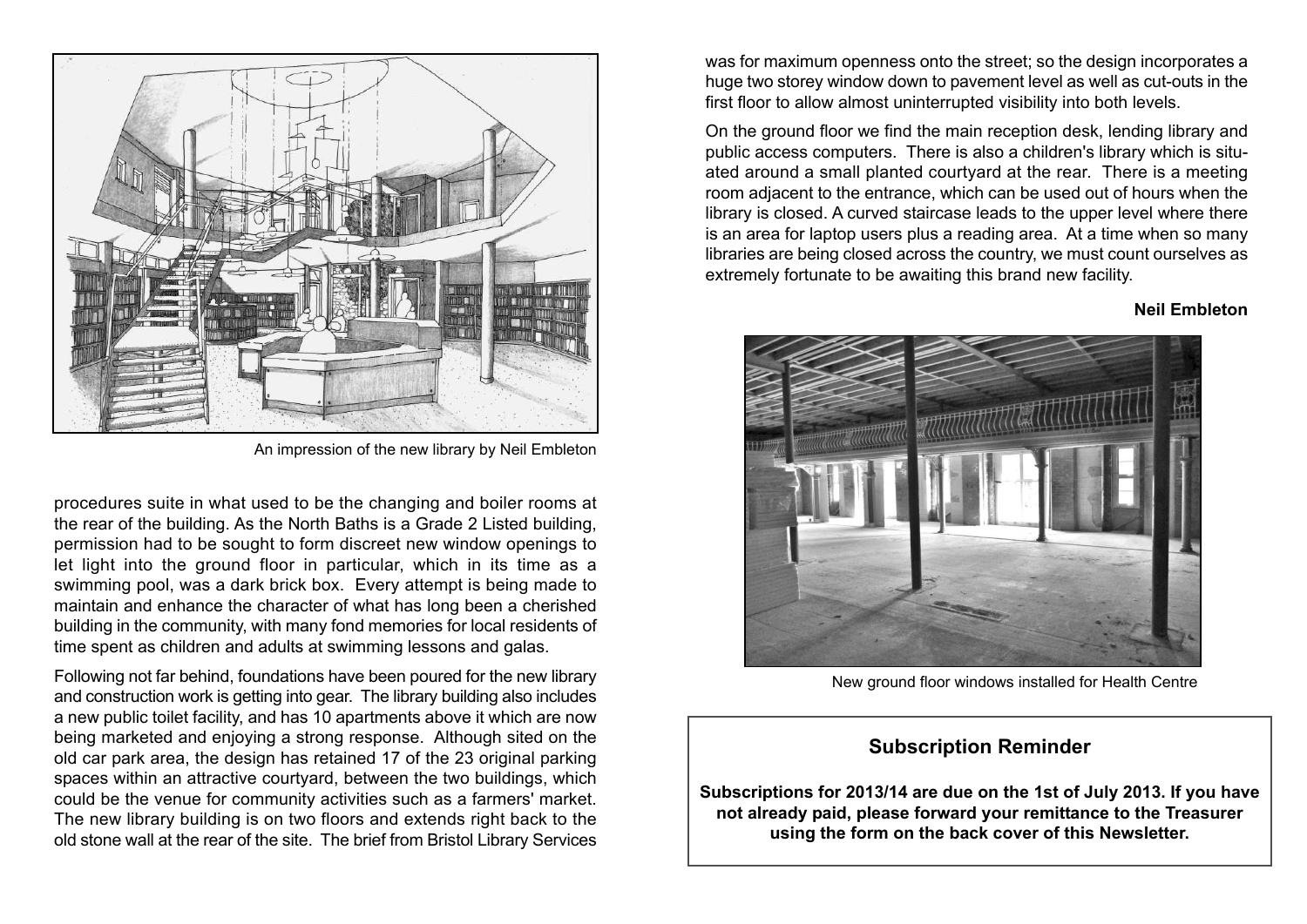# **"Our Neighbourhood Week" 2013**

Between May 4th to the 11th, local voluntary groups showcased their activ ities in Bishopston, Cotham and Redland, inviting people to get involved or just become more aware of the richness of local networks of activity around them. It was organised by the Bishopston, Cotham and Redland Neighbourhood Partnership to foster neighbourhood awareness and also promote the Neighbourhood Partnership itself and its potential as a force for local beneficial change, a view promoted by the Mayor.

It started with the Whiteladies Farmers Market and Fair Trading Fair, and throughout the week, there were guided walks in the local parks, an information Neighbourhood Partnership Library drop-in in the two local libraries, local bands in a pub on the Gloucester Road (a fundraising gig for Ashley Down Schools), activities for children, music taster sessions and much more. The culmination was a 'Super Public Forum' for every one on the Saturday at Horfield Baptist Church on the Gloucester Rd. Shoppers were serenaded by the Redland Green Community Chorus on The Prom and at the Horfield Baptist Church. The police were parked up outside the old Co-op, to offer advice on crime reduction and to be on hand to discuss concerns about public safety, and in the Church Halls there were stalls including the Bishopston Society, Neighbourhood Watch, The Bristol Cotham and Redland Street Scene Group, Friends of Redland Green and others.

The Super Forum itself was attended by over 200 people. The Mayor came to speak about his vision for a better Bristol for future generations, and his support for local democracy and small independent businesses. Many of the questions from the floor, as you may expect , were about the pro posed residents' parking schemes (see article in this newsletter) but also he was reminded that there have been one or two examples of his views not necessarily being carried through in the policies implemented by Council staff - which is confusing for the public. Participants then broke into small groups to discuss the issues they wished the Partnership to adopt as their priorities for the next couple of years: the one on Residents' parking schemes was a positive consideration of how to make a scheme work for local people. Finally the session "The Challenge facing our High streets" provided some background and statistics on the change in our shopping habits, and what the Gloucester Road and Cotham Hill/Whiteladies Road businesses were hoping to do to meet the challenge. The emphasis will be on customer care, reliability, and making

shopping an experience which addresses our retail and social needs. The Cotham Hill and Whiteladies Road areas already have a part time paid consultant paid for by the Partnership for 12 months to assist with this, and the Gloucester Road traders have submitted an application to the Partnership for a similar post.

The Neighbourhood Partnership will be reporting back on its review of its priorities after examining the feedback from the 'Super Forum'. Many hours of volunteers' and Council staff time went into making the Festival happen, and the Partnership hopes that local people are now more aware of the many positive activities in their local areas and of the work which the Neighbourhood Partnership does in conjunction with voluntary groups, local businesses and the Council.

#### **Jenny Hoadley**

**Neighbourhood Partnership rep for the Bishopston Society**

\* \* \* \* \* \* \*

# **The trees of St Andrews Park**

A first time visitor to St Andrews Park will almost certainly be impressed with the number, size and variety of its trees. While it is a relatively small park, it is well endowed with trees thanks to its Victorian creators. A recent count gives a figure of around 190 trees comprised of 40 or so species, most being now mature specimens dating from the original plantings when the park was opened in 1894.

Two species in particular help to give the park its unique character, the first being the Austrian Pines (*Pinus nigra nigra*). There are 33 of these, located for the most part around the periphery of the park, and probably placed there to help act as windbreaks, this being the most common rea son for the use of this particular tree in parks and large gardens. These produce copious numbers of cones, the seeds of which form a significant item in the diet of the resident grey squirrels. One of these pines, still surviving, had its top lopped off when a Lancaster bomber crash landed in the park in the Second World War. More about this incident can be found on one of the information boards near the top end of the park.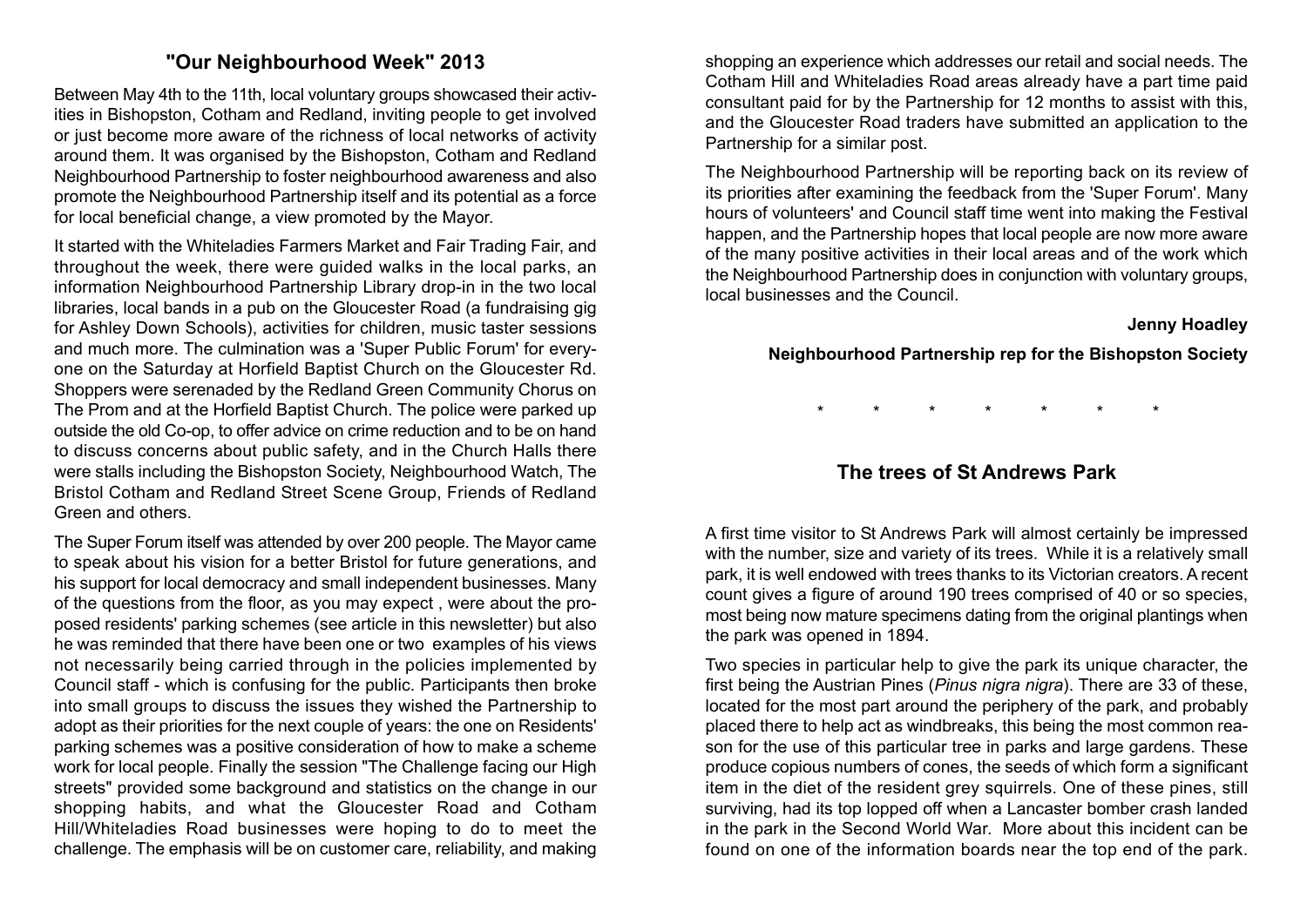

Bird Cherries in flower in St Andrews Park

Two of the Austrian Pines have recently been felled because they repre sented a potential hazard. In line with a policy of trying to include more native species, these two trees have been replaced with Scots Pine.

The other tree that contributes significantly to the park's identity is the Small-leaved Lime (*Tilia cordata*), of which there are 27 individuals. The species is native to England and Wales. The Limes are mainly concentrated along the major path traversing the park from north (the corner of Melita Road and Sommerville Road) to south (the corner of Maurice Road and Leopold Road). Their pollarded trunks give rise to sweeping arches of branches forming, in summer, a green canopied avenue that cuts diagonally across the park. The flowers of these Limes are particularly attractive to bees, and in late June, if standing under one of these trees, you can hear a distinct buzzing from numbers of insects visiting the flowers in search of nectar. The 15 London Plane trees (*Platanus x acerifolia*) though not so numer-

ous, are by their sheer size, an immediately noticeable species and are also instrumental in helping create the overall character of the park. They are easily recognised by the mottled appearance of their trunks, a feature

produced by the annual flaking off of plates of bark, that leaves behind a subtle patchwork in shades of green and brown. The seeds which form from the globular flower heads in autumn hang as clusters of dangling balls. Parties of goldfinches are particularly partial to these seeds and can be regularly seen feeding on them during the winter months.

The most prolifically-flowering trees are, arguably the six Bird Cherries (*Prunus pardus* WATERERI) which produce dense masses of long flower spikes, each covered in highly scented white flowers. On a calm, warm day in late April and early May, their attractive heady perfume pervades the park air.

There are three specimens of Maidenhair (*Ginkgo biloba*), a tree that was referred to as a living fossil by Charles Darwin as it is the only existing species of a group of primitive trees that originated, and was dominant in the Jurassic Era, 200 million years ago. Fossils of the Jurassic trees are virtually identical to the present day trees. Maidenhair trees are uncom mon outside southern England and are most frequently found planted around London and the Bristol-Bath-Yeovil area.

About two years ago, a TBS member chose to have an uncommon species planted as a memorial tree. This Katsura (*Cercidyphyllum japonicum*) has particularly attractive foliage when its leaves open in spring and again when they develop their autumn colours. It is a native of China and Japan and in the right conditions, can grow into a very large specimen reaching up to 45 metres high. Like the Maidenhair, it is a very primitive tree, closely related to magnolias; the family to which it belongs may even, in evolutionary terms, predate the Gingko.

Lastly, a very unusual tree was planted in the park this year, a Bristol Whitebeam (*Sorbus bristoliensis*). It is a species endemic to Bristol, being found in the wild only in the Avon Gorge. There are about 300 individu als growing there. The St Andrews Park specimen is therefore a very rare tree and probably one of only an extremely small number to exist outside of the Gorge.

If you want to find out more about the St Andrews Park trees, there are lots of photos and more information about the trees described here and the park's other tree species at:

http://friendsofstandrewspark.ning.com/page/trees-1

**Simon Randolph**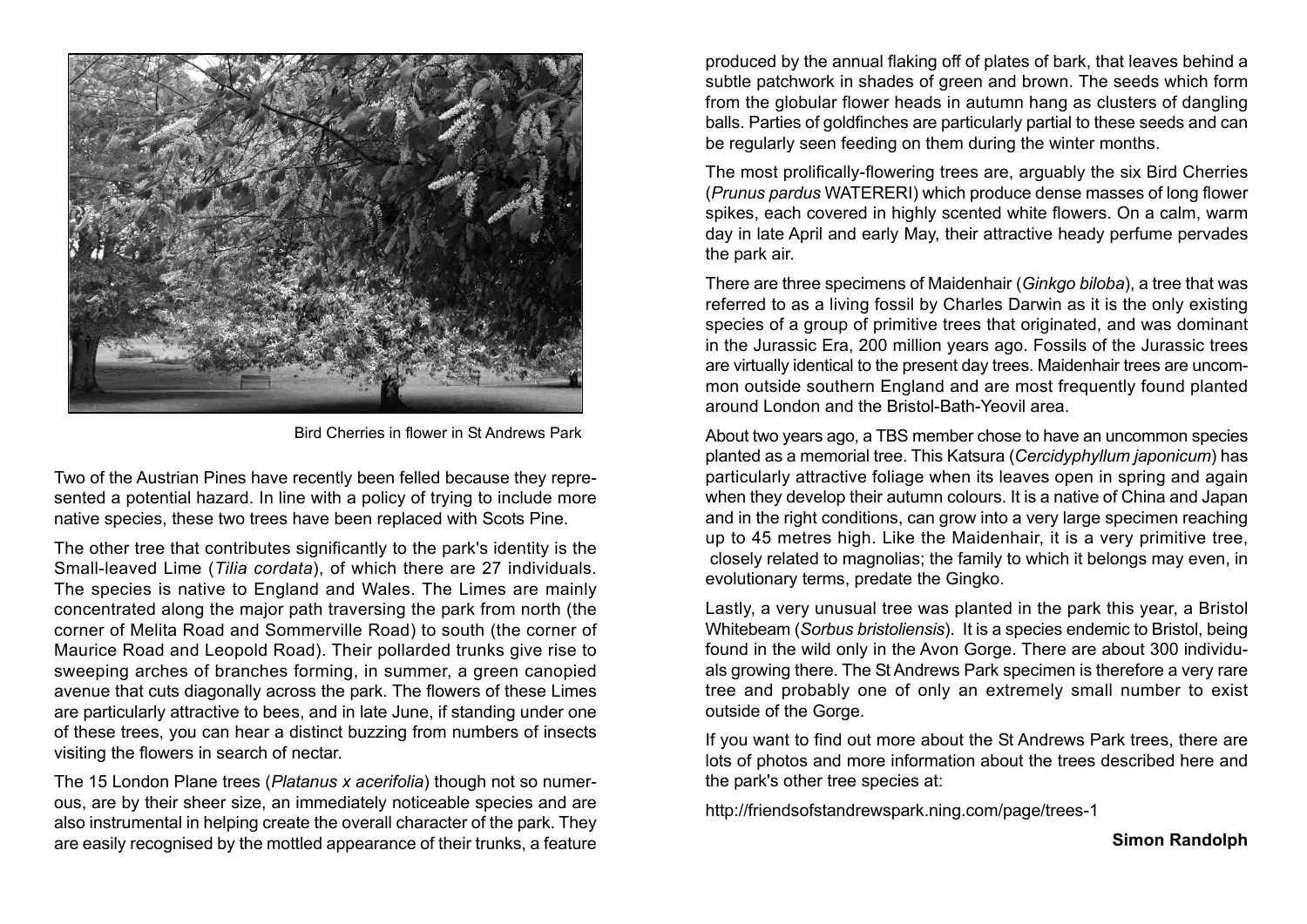# **Judith Wainwright**

We are sorry to have to let you all know that Judith died on 22nd April. aged eighty. Judith was a great supporter of the Bishopston Society and was on the committee for several years - until her illness made it impos sible for her to carry on.

Judith had been a senior social worker in London, and, on her retire ment to Bristol in 1990, took an active interest in local affairs. (She had lived on Berkeley Rd for about twenty years). She was particularly inter ested in working with refugees and the One World movement - and loved her Bishopston garden. She was a quiet and thoughtful person who believed in the importance of communities, both local and global.

Her funeral took place at Canford last month and was well supported with family, friends and people from all aspects of her life attending.





The Bishopston Society web site is having a make-over! The new version of the site, to be revealed soon, features:-

- A new clean, colourful, design
- An improved structure and easier navigation
- The same informative content + new sections
- More photos and other improvements
- Better software to support further improvements

Stay tuned to www.bishopstonsociety.org.uk-the new version will be showing on your web browser soon!



# **The Bishopston Society Annual General Meeting**

Adate for your diary: AGM, Monday 30th September at St Michaels Church Hall starting at 7.30 pm.

The speaker at the AGM will be Mark Allen for the Spence Practice who will update us about progress on the conversion of the Bristol North Baths to a Health Centre. A representative from Transport Services at Bristol City Council will talk to us about the pleasure, usefulness and conven ience of the Gloucester Road for its local users. This is an open meeting to which all are welcome.



Road in Bishopston